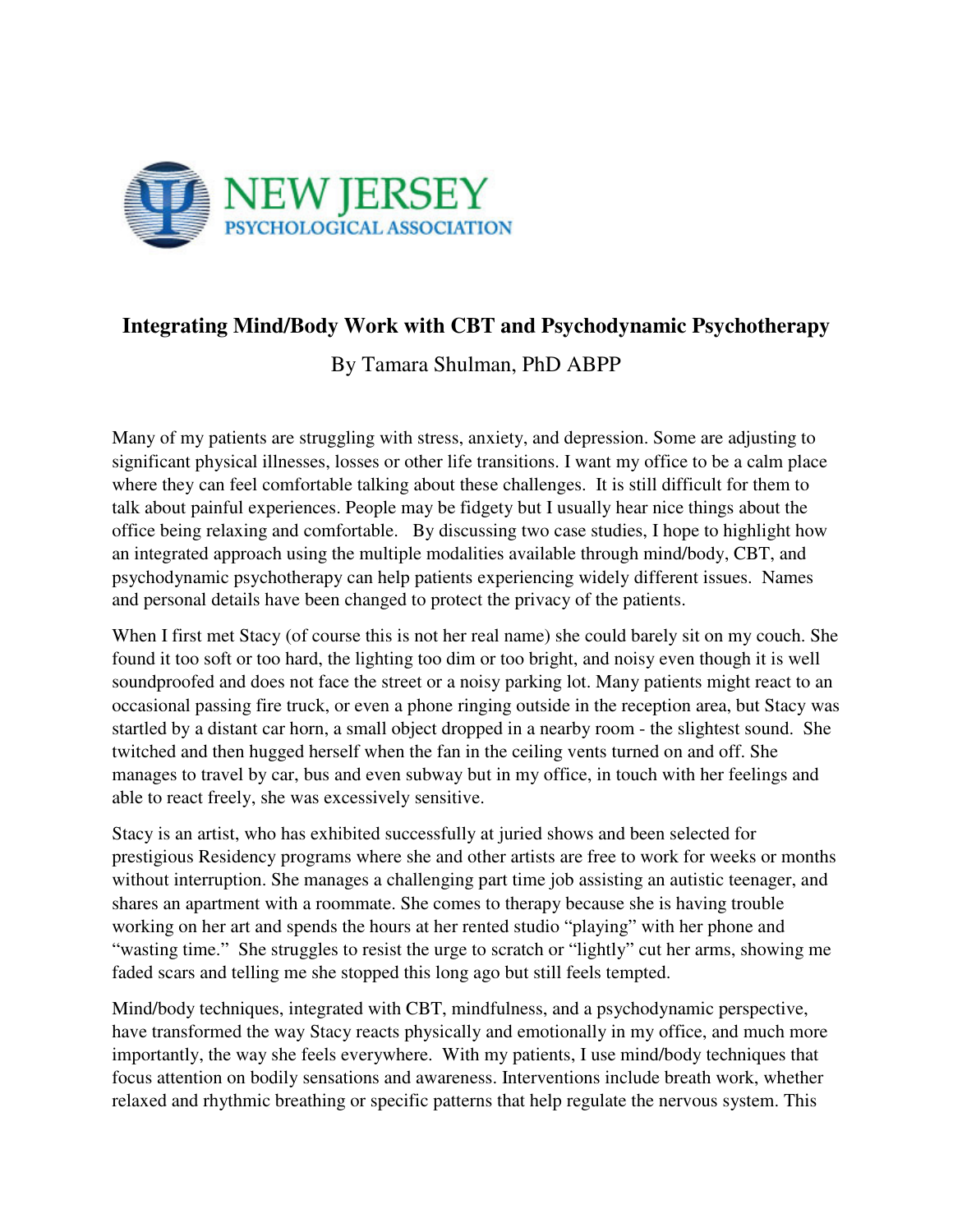can help patients cope more easily with distressing physical feelings and is often useful in reducing physical symptoms of anxiety, such as panic attacks, post-traumatic stress symptoms, and pain management. Mind/body techniques may also include muscle relaxation training, and helping patients to develop tolerance for uncomfortable sensations by focusing attention on breath, imagery, and calmer areas of the body. Meditation methods can be helpful in calming anxiety, promoting relaxation, and learning to focus attention on breathing and imagery.

Years ago, "mind" and "body" were seen as independent, and treatment was either medical, for body issues or psychological, for emotional concerns. Now, research and experience, combined with modern brain imaging technology, shows us that our feelings and our bodies interact on many levels, and either can affect the other. Sometimes this can lead to problems for example when emotional stress causes high blood pressure, triggers migraines, or causes other physical problems. Fortunately, the mind/body relationship can also work the other way, which is how mind/body techniques in psychotherapy can positively impact emotional issues.

I have always been intrigued with how psychotherapy methods complement each other and can be integrated in treatment, depending on patients' individual needs, goals, and wishes. Many years ago, I completed a postdoctoral program at NYU in psychodynamic psychotherapy and psychoanalysis. I worked with CBT long before it became popular. I have often found these approaches more complementary than conflicting. More recently, I have begun studying mind/body and mindfulness approaches to psychotherapy and found them useful adjuncts in helping certain patients coping with anxiety, and traumatic experiences.

My psychoanalytic training has taught me to take a very detailed history of early development. So, as Stacy practically jumped off the couch at the slightest noise and shuddered at the smallest change in atmosphere during out early sessions, I remembered that she had been a "preemie." Born three months early, more than 30 years ago, long before the neonatal intensive care units dimmed the lights, warmed the incubators continuously, and kept the parents close and touching their tiny babies many hours a day. Her "startle" response to sound reminded me of the way some babies react, and together we began to explore a possible connection between her super sensitivity and her extreme vulnerability during those early months.

Mind/body work focuses on helping patients connect physical sensations to emotions and thoughts. It offers tools for understanding and regulating these feelings. The idea of connecting her intense physical reactions to her early experience resonated strongly for Stacy. Understanding the connection helped Stacy make sense of her pre-verbal feelings, but did not make the sensations and anxiety go away. She was still unable to work productively as an artist.

We began to talk about what she was feeling in her body, tracking the sensations as soon as they began. Focusing on what she felt when she reacted, we also focused on where her body felt more relaxed. As she began easily identifying these feelings, we began to work on techniques such as breath work, mental imagery engaging all her senses, and progressive muscle relaxation to develop a wide range of strategies for calming herself. Mindfulness mediation was useful as a relaxation technique, as well as for its evidence based effectiveness in reducing anxiety.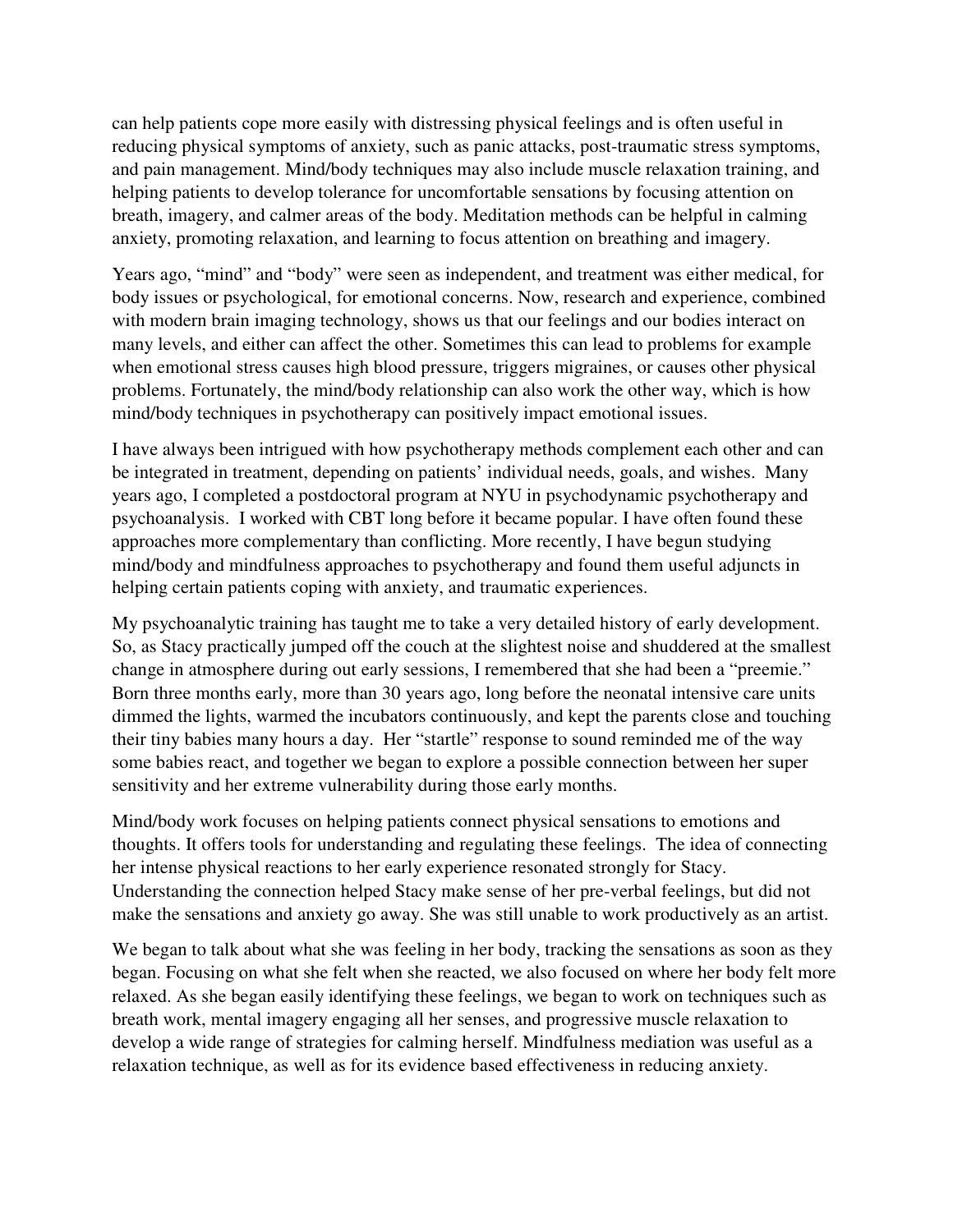Stacy began to feel better both in and outside of her sessions, and to attend some social events she had been avoiding due to the stress of being in crowds and new places. But, she was not yet creating new artwork.

Stacy worried about the judgment of others who would see her artwork, and avoided regular studio time. Cognitions, the "C" in CBT, were examined and questioned and challenged as Stacy developed new ways of thinking about her own judgment of her artwork and opinions of others. She structured her behavior, the "B," to create a schedule of studio time she could follow. Through trial and error, we tweaked this approach. She described herself as overwhelmed at starting a large new work. We agreed that she would start with a sketchbook and attempt to work on something, even a small sketch, while not using her phone. At first, she used a timer, separate from the phone, and set small goals for time spent drawing. Gradually she was able to increase this time, and eventually moved onto working with paint on canvas. These modifications helped her to regulate and structure her behavior in a way that allowed her to lessen her performance anxiety. Then, as she worked more fluidly, she experienced pleasure that reinforced her artistic experiences.

Stacy continued to progress in psychotherapy integrating mind/body awareness techniques, mindfulness meditation techniques, and Cognitive Behavioral Therapy. These approaches are integrated with a psychodynamic perspective that brings awareness of her early experiences and feelings, as well as current family and other relationships into the therapy. She is experiencing less anxiety and reactivity, more assertiveness and less worry about others judgment of her work and her behavior, and more social interaction. She is able to work effectively during her studio time. She is also thinking about integrating her own experiences in psychotherapy, her work with an autistic teen, and her artistic talent into a career as an art therapist.

Mind/Body techniques can also be very useful in short-term psychotherapy. While Stacy is very psychologically minded and interested in longer-term psychotherapy, Laura, another pseudonym, came to therapy quite reluctantly. She had lost her only sibling to a sudden heart attack and was having difficulty "getting through the day." She came at the urging of a friend, but did not want to discuss her background or explore her feelings. Laura wanted to "get out of the house, get on with her life, and get back to being herself."

I think it is important to be flexible and responsive to patients' wishes and goals. Explaining that her strong reaction seemed normal and a "quick fix" unrealistic, I could still offer some useful techniques to help her to cope with this terrible loss. Relaxation, breathing, and imagery techniques proved helpful in coping with her feelings of anxiety. Behavioral rehearsal and assertiveness techniques were useful in dealing with family members and work related issues. Exercise had been a part of her life, and she was able to use CBT to actively structure this into each day, increasing energy while lessening depression and anxiety.

As Laura began to experience some improvement and some time passed, she became open to exploring her relationship with her brother and other family members in a little more depth with me. She felt some relief in being able to express sadness and anger without the pressure to be "strong" that was her usual role in her family. She came to accept her feelings and her grief